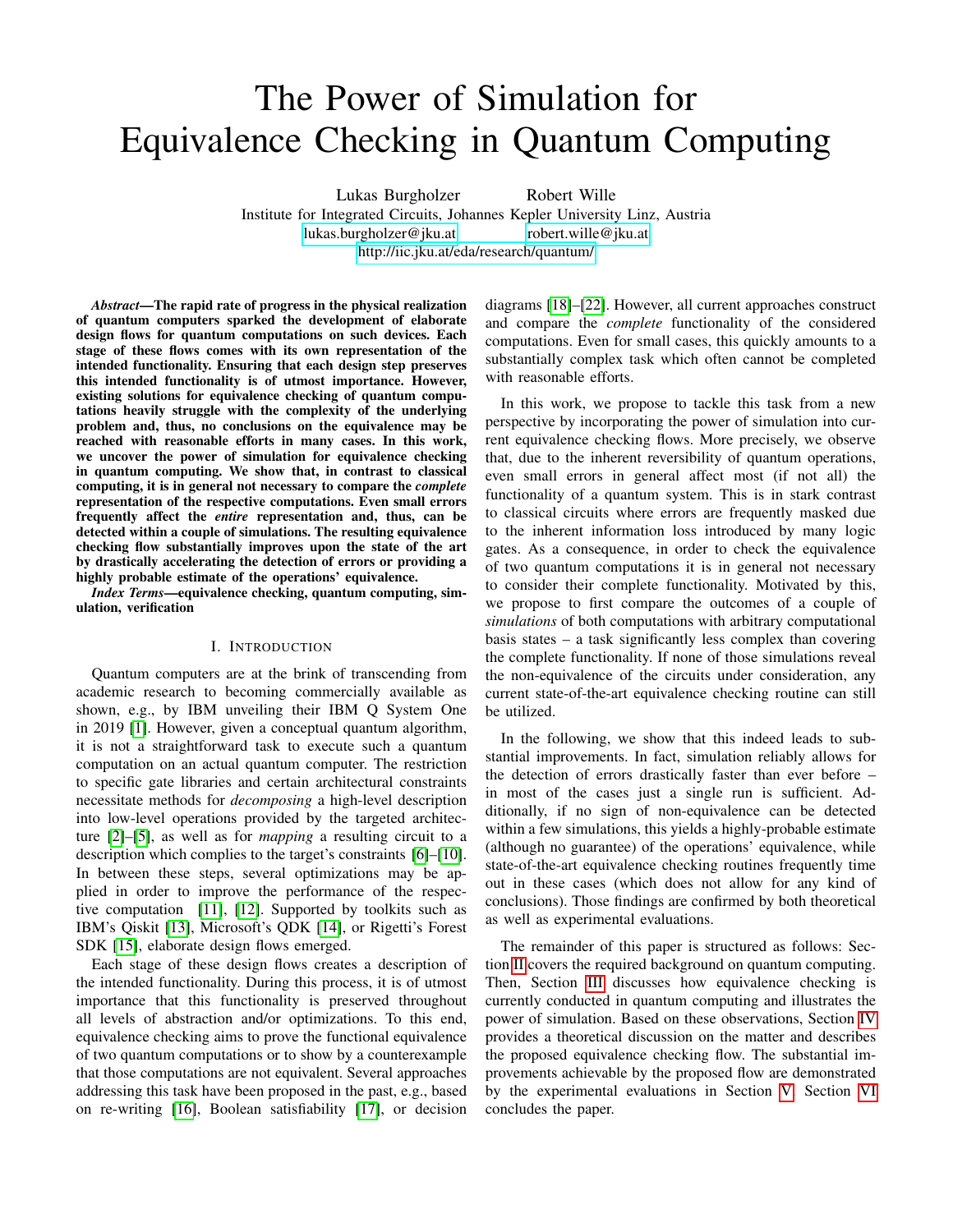<span id="page-1-2"></span>

Fig. 1. Concepts of quantum computing

#### II. BACKGROUND

<span id="page-1-0"></span>To keep this paper self-contained, this section reviews the basics of quantum computing and introduces the main concepts used throughout this paper. The descriptions are kept brief, but we refer the interested reader to [\[23\]](#page-5-15) for a more thorough introduction.

While classical computations only operate on bits, i.e., on 0 and 1, quantum computing works with so-called quantum bits (*qubits*). A single qubit  $|\varphi\rangle$  cannot only be in one of the two computational basis states denoted by  $|0\rangle$  and  $|1\rangle$ , but also in an arbitrary *superposition*  $|\varphi\rangle = \alpha_0|0\rangle + \alpha_1|1\rangle$ with  $\alpha_0, \alpha_1 \in \mathbb{C}$  and  $|\alpha_0|^2 + |\alpha_1|^2 = 1$ . Moreover, while one can determine with certainty if a classical bit is 0 or 1, one cannot determine the precise state of a qubit, i.e., the values  $\alpha_i$ . Instead, measurement of a qubit yields a basis state ( $|0\rangle$  or  $|1\rangle$ ), with probability  $|\alpha_0|^2$  and  $|\alpha_1|^2$ , respectively. Furthermore, a measurement collapses the state of the qubit to the computational basis state corresponding to the measurement result.

**Example 1.** *Consider*  $|\varphi\rangle = \frac{1}{\sqrt{2}}$  $\frac{1}{2}(|0\rangle + |1\rangle)$ . This is a valid *qubit state, since*  $\frac{1}{\sqrt{2}}$  $\frac{1}{2}|^{2} + |\frac{1}{\sqrt{2}}$  $\frac{1}{2}|^2 = 1$ . After measurement, *the state of this qubit collapses to*  $|0\rangle$  *or*  $|1\rangle$  *with probability*  $\frac{1}{2}$  $\frac{1}{2}$ <sup>2</sup> = 0.5*, respectively.* 

In an ensemble of  $n$  qubits, there exist  $2^n$  computational basis states  $\{|i\rangle\}_{i=0}^{2^n-1}$ , where the individual qubit states correspond to the binary representation of  $i \in \{0, \ldots, 2^n - 1\},$ i.e.,  $|i\rangle = |(i_{n-1} \dots i_0)_2\rangle = |i_{n-1}\rangle \otimes \cdots \otimes |i_0\rangle$ . The state of such a system is again described by a superposition of computational basis states, i.e.,  $|\varphi\rangle = \sum_{i=0}^{2^{n}-1} \alpha_i |i\rangle$  with  $\alpha_i \in \mathbb{C}$  and  $\sum_{i=0}^{2^n-1} |\alpha_i|^2 = 1$ . Thus, the state of an *n*-qubit system may also be represented by a  $2^n$ -dimensional complex unit vector, also called *state vector*, i.e.,  $|\varphi\rangle \equiv [\alpha_i]_{i=0}^{2^n - 1}$ .

Example 2. *Consider the so-called Bell state defined as*  $\frac{1}{\sqrt{2}}$  $\frac{1}{2}(|00_2\rangle+|11_2\rangle)$ *. The corresponding state vector representation is given by*  $\frac{1}{\sqrt{2}}$  $\mathbb{E}[\left[1\,0\,0\,1\right]^{\top}$ *. Measuring the first qubit of this state leads to a result of 0 or 1 – each with a probability of* 0.5*. By this, the state of the second qubit is already determined. The Bell state is an example of an entangled qubit state – a concept unique to quantum computing.*

In order to perform quantum computations, certain *quantum operations* (also called *quantum gates*) are applied to the qubits of a quantum system – transforming an arbitrary qubit state  $|\varphi\rangle$  into another state  $|\varphi'\rangle$ . Such manipulations of quantum states are described as  $2^n \times 2^n$  complex matrices U acting on the state vector of the qubits. Since the resulting vector shall again describe a quantum state, the matrix U must preserve the unit length of the ingoing state vector. Thus, matrices U describing quantum operations must be unitary<sup>[1](#page-1-1)</sup>.

<span id="page-1-3"></span>Example 3. *Prominent representatives of single-qubit operations include the* X *operation (which negates the value of a qubit state) and the Hadamard operation* H *(which sets a qubit into superposition), whose matrix representations are given by*  $\begin{bmatrix} 0 & 1 \\ 1 & 0 \end{bmatrix}$  *and*  $\frac{1}{\sqrt{2}}$  $\frac{1}{2}$  $\begin{bmatrix} 1 & 1 \\ 1 & -1 \end{bmatrix}$ , respectively. Most multi-qubit opera*tions are so-called controlled-U operations, where a certain single-qubit operation* U *is applied to a specific target qubit only when the state of certain designated control qubits is*  $|1\rangle$ *. Here, the controlled-NOT (*CX *or* C-NOT*) 2-qubit operation is widely used, since in combination with arbitrary single-qubit operations it allows for universal quantum computing [\[23\]](#page-5-15). The functionality of the* C-NOT *operation is described by the*  $2^2 \times 2^2$  matrix shown in Fig. [1a.](#page-1-2)

Finally, a *quantum computation* then consists of a sequence of quantum operations applied to an *n*-qubit system. This is typically visualized in terms of a *quantum circuit*, where the evaluation of qubit states is represented by individual wires and quantum operations to be performed on these qubits are represented by gates. More formally, a quantum circuit  $G = g_0 g_1 \dots g_{m-1}$  with gates  $\{g_i\}_{i=0}^{m-1}$  operating on  $n$  qubits directly translates to a unitary system matrix U via  $U = U_{m-1} \cdots U_0$  where  $U_i$  is the unitary matrix corresponding to gate  $g_i$  for  $i \in \{0, \ldots, m-1\}$ . In order to describe operations acting on a subset of the system's qubits, the matrix describing the quantum operation has to be "extended" to a  $2^n \times 2^n$  representation by using tensor products of smaller matrices.

Example 4. *Fig. [1b](#page-1-2) shows an example of a quantum circuit with*  $m = 8$  *gates operating on*  $n = 3$  *qubits containing only Hadamard and* C-NOT *gates, where* • *indicates the control* and  $\oplus$  *the target of a* C-NOT. To construct the system matrix U *of this circuit, the individual*  $2 \times 2$  *or*  $2^2 \times 2^2$  gate matrices (*cf. Example* [3\)](#page-1-3) have to be "extended" to  $2^3 \times 2^3$  matrices and *multiplied in reverse order. In case of the first Hadamard gate (applied to the second qubit), the corresponding "extended" matrix is given by* I2⊗H⊗I2*, where* I<sup>2</sup> *denotes the* 2×2 *identity matrix. The whole functionality of the quantum computation described by* G *is represented by the matrix* U *shown in Fig. [1c.](#page-1-2)*

<span id="page-1-1"></span><sup>&</sup>lt;sup>1</sup>A matrix U is unitary when  $UU^{\dagger} = \mathbb{I}$ , where  $U^{\dagger}$  denotes the adjoint (or conjugate transpose) of  $U$  and  $\mathbb I$  denotes the identity matrix. Thus, it holds for a unitary matrix U that  $U^{-1} = U^{\dagger}$ .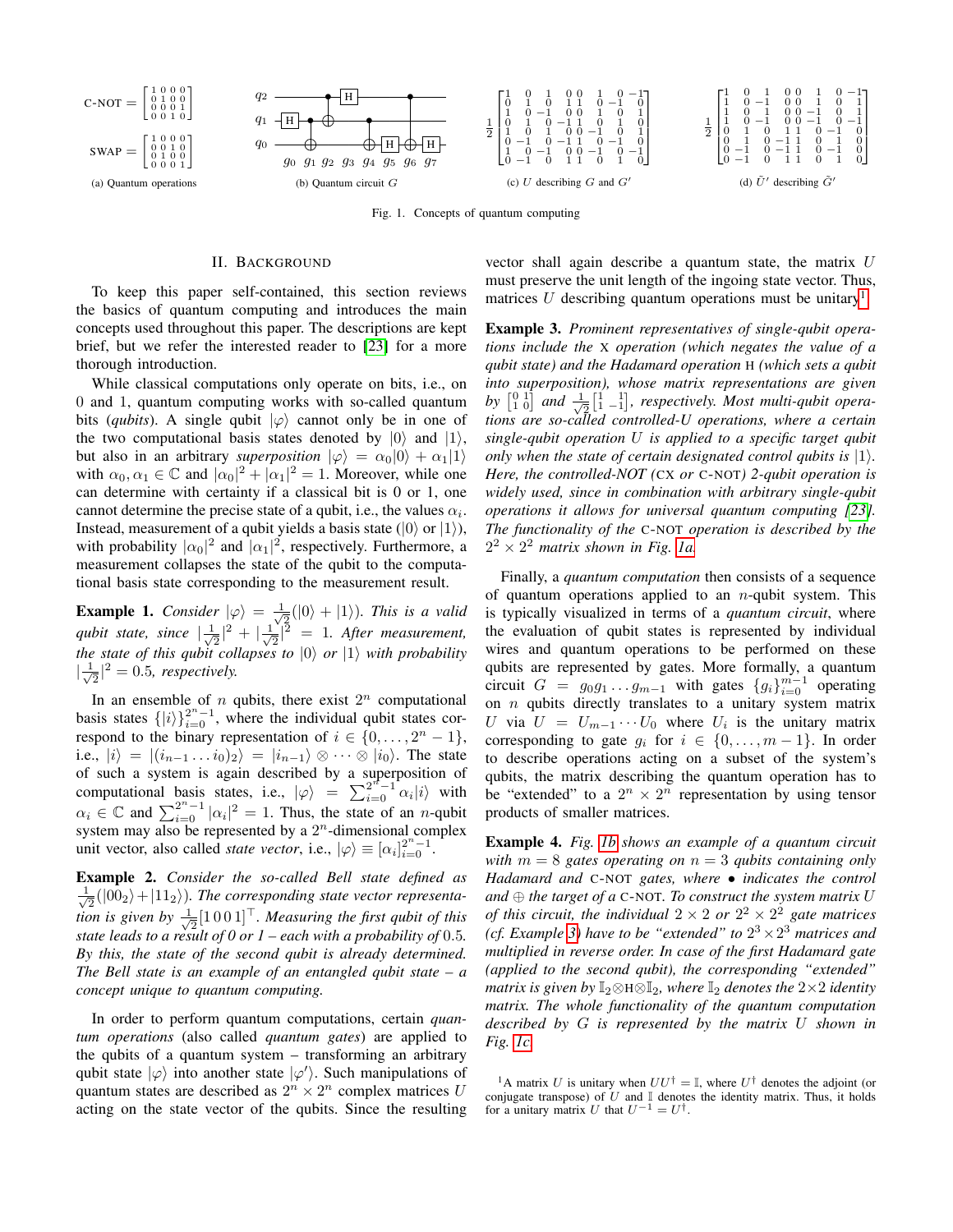<span id="page-2-2"></span>

## <span id="page-2-0"></span>III. THE POWER OF SIMULATION IN EQUIVALENCE CHECKING OF QUANTUM CIRCUITS

In quantum computing, a multitude of design tasks have to be conducted in order to realize a conceptual quantum algorithm on an actual quantum computer. Here, ensuring that each design step preserves the intended functionality is of utmost importance. Equivalence checking aims to prove the functional equivalence of two quantum computations (usually provided as quantum circuits  $G$  and  $G'$ ) or to show by a counterexample that those computations are not equivalent. In this section, we discuss how equivalence checking is currently conducted in quantum computing and, afterwards, illustrate the power of simulation that addresses current limitations.

#### <span id="page-2-3"></span>*A. Motivation*

Consider two quantum computations operating on  $n$ qubits and provided as circuits  $G = g_0 \dots g_{m-1}$  and  $G' = g'_0 \dots g'_{m'-1}$ . As reviewed in the previous section, the functionality of both computations is uniquely described by the respective matrices  $U = U_{m-1} \cdots U_0$  and  $U' = U'_{m'-1} \cdots U'_0$ , where the matrices  $U_i^{(l)}$  describe the functionality of the respective circuit's gates. Consequently, deciding the equivalence of both computations reduces to comparing these matrices. In order to perform this comparison, these system matrices are constructed from the individual gate descriptions by subsequent matrix-matrix multiplication.

Example 5. *Consider again the circuit* G *from Fig. [1b.](#page-1-2) In order to realize this circuit on an actual quantum computer, restrictions in the interactions between qubits have to be satisfied. This can be done by adding* SWAP *gates*[2](#page-2-1) *(cf. Fig. [1a](#page-1-2) for the matrix representation) and may result in a circuit*  $G'$ *as shown in Fig. [2](#page-2-2) (qubits modified by* SWAP *gates are indicated by* ×*). Constructing the respective system matrices by multiplying the corresponding gate matrices*  $U_{m-1}\cdots U_0$ *and*  $U'_{m'-1} \cdots U'_{0}$  yields the matrix U as shown in Fig. [1c](#page-1-2) in *both cases. Thus, both circuits* G and G' are equivalent.

However, since the involved matrices are exponential in size with respect to the number of qubits, this quickly yields a substantially complex task (in fact, it has been proven that equivalence checking of quantum circuits is QMA-complete [\[24\]](#page-5-16)). In order to tackle this complexity, several methods based on re-writing [\[16\]](#page-5-10), Boolean satisfiability [\[17\]](#page-5-11), or decision diagrams [\[18\]](#page-5-12)–[\[22\]](#page-5-13) have been proposed. However, while those methods indeed allow to cope with the complexity at least for small quantum circuits, the state of the art remains heavily restricted by the QMA-completeness of the underlying problem.

## <span id="page-2-4"></span>*B. General Idea*

In this work, we advocate to tackle equivalence checking of quantum circuits from a new perspective which allows to escape this complexity to some extent. The main idea rests on the observation that even small errors do not only lead to small changes in the overall behavior of a circuit, but frequently affect the circuit's system matrix in its entirety. Because of that, checking the *complete* system matrix is in general not necessary – in particular when two circuits are *not* equivalent. Then, rather than constructing the overall matrices  $U$  and  $U'$ for both computations (requiring the expensive matrix-matrix multiplications  $U_{m-1} \cdots U_0$  and  $U'_{m'-1} \cdots U'_0$ ), it is sufficient to just compare single columns (which can be constructed by less expensive matrix-vector multiplications). This is identical to simulating both circuits with a computational basis state  $|i\rangle$ as input, i.e., conducting  $U_{m-1} \cdots U_0 |i\rangle$  and  $U'_{m'-1} \cdots U'_0 |i\rangle$ yielding the  $i^{th}$  column  $|u_i\rangle$  and  $|u'_i\rangle$ , respectively. If those columns differ, the non-equivalence of the two given circuits has been shown.

**Example 6.** Consider again the circuits G and G' from Fig. [1b](#page-1-2) *and Fig. [2,](#page-2-2) respectively, but assume that a bug in the mapping tool led to a circuit*  $\tilde{G}'$  *where the last* SWAP *gate*  $(g'_{10})$  *is not correctly applied to the qubits*  $q_1$  *and*  $q_2$ *, but rather to the qubits*  $q_1$  *and*  $q_0$ *. Then, circuit*  $\tilde{G}'$  *does not realize the function* as described by the matrix U from Fig. [1c,](#page-1-2) but by the matrix  $\tilde{U}'$ *shown in Fig. [1d.](#page-1-2) Since* U and  $\tilde{U}'$  are obviously not identical anymore, also the circuits  $G$  and  $\tilde{G}'$  have been shown to be *non-equivalent. Moreover, since*  $U$  *and*  $\tilde{U}'$  *differ in* all *their columns, this non-equivalence can be detected by constructing* any two columns  $|u_i\rangle$  and  $|\tilde{u}'_i\rangle$ , rather than constructing both *matrices*  $U$  and  $\tilde{U}'$ .

Conducting equivalence checking in this fashion basically amounts to *simulating* the given circuits with arbitrary computational basis states  $|i\rangle$  until a counterexample is obtained. In the classical realm, this is an established technique for preliminary testing (also called *random-stimuli simulation*), but has not led to a viable technique for equivalence checking in general. That is because, in classical circuits, masking effects and the inevitable information loss introduced by many logic gates greatly reduce the chance of detecting errors within a few arbitrary simulations – leading to many false positives after just conducting a couple of simulations. This is significantly different in quantum computing. In fact, the inherent reversibility of quantum operations drastically reduces these effects and frequently yields situations where even small errors remain unmasked and affect entire system matrices – emphasising the viability of random simulations.

All this, of course, does not guarantee that an error is indeed detected by just simulating a limited number of arbitrary stimuli  $|i\rangle$ . Moreover, in case two quantum circuits are equivalent, all  $2^n$  possible computational basis states need to be checked, thus, leading to the same complexity as constructing the whole functionality. But motivated by these observations, a more detailed consideration of this direction was triggered which eventually leads to the proposal of an alternative equivalence checking flow that clearly outperforms the state of the art.

<span id="page-2-1"></span><sup>&</sup>lt;sup>2</sup>For details on this mapping process, we refer to corresponding design works such as [\[6\]](#page-5-3)–[\[10\]](#page-5-4).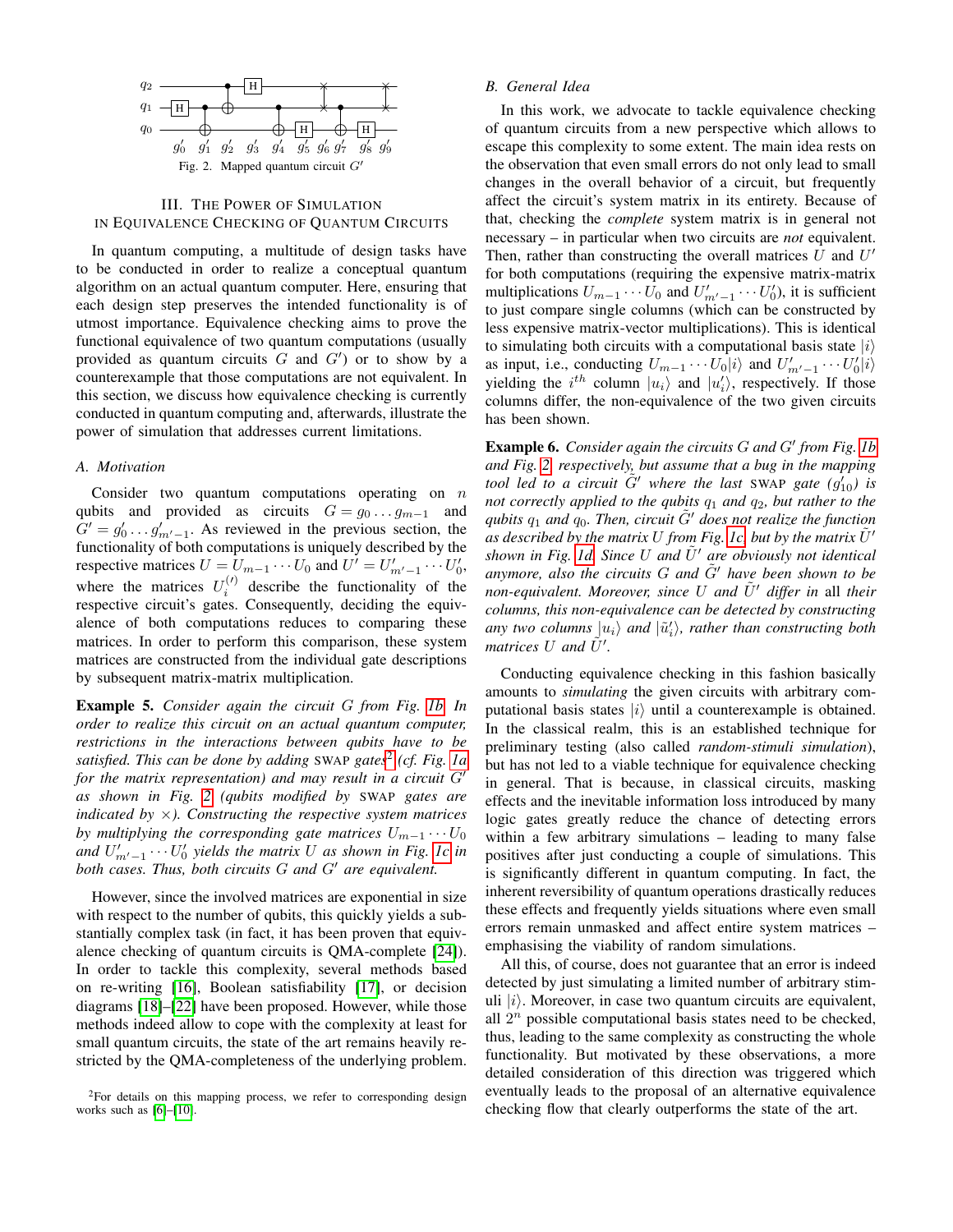#### <span id="page-3-0"></span>IV. EXPLORING AND EXPLOITING THE POWER

The observations above showed that simulations of arbitrary computational basis states  $|i\rangle$  are indeed viable to check the equivalence of two quantum computations without constructing and comparing their *complete* functionality. This section provides a theoretical discussion exploring the power of simulation (i.e., just partially covering the respective functionalities). Based on that, a correspondingly adjusted equivalence checking flow is proposed, which takes these findings into consideration and, by this, substantially improves the available state-of-the-art methods. Experimental evaluations (summarized later in Section [V\)](#page-4-0) confirm these improvements.

#### <span id="page-3-3"></span>*A. Theoretical Consideration*

Consider two quantum computations (given as quantum circuits  $G$  and  $G'$ ) operating on  $n$  qubits, whose equivalence shall be checked. To this end, as discussed in Section [III-A,](#page-2-3) the current state of the art covers the full functionality by constructing and comparing the corresponding circuit matrices  $U$  and  $U'$ . Motivated by the observations discussed in Section [III-B,](#page-2-4) it is now of interest, how significantly the resulting matrices  $U$  and  $U'$  differ from each other in case of errors and whether this would make an incomplete coverage of the functionality feasible.

To this end, we introduce the notion of the *difference* of two unitary matrices. Given two unitary matrices  $U$  and  $U'$ , their *difference* D is defined as the unitary matrix  $D = U^{\dagger}U'$  and it holds that  $U \cdot D = U'$ . In the case that both matrices are identical (i.e., the circuits are equivalent), it directly follows that  $D = \mathbb{I}$ . One characteristic of the identity function  $\mathbb{I}$ resulting in this case is that all diagonal entries are equal to one, i.e.,  $\langle i|U^{\dagger}U'|i\rangle = 1$  for  $i \in \{0, \ldots, 2^n - 1\}$ , where  $|i\rangle$ denotes the  $i^{th}$  computational basis state. This expression can further be rewritten to

$$
1 = \langle i|U^{\dagger}U'|i\rangle = (U|i\rangle)^{\dagger}(U'|i\rangle) = |u_i\rangle^{\dagger}|u_i'\rangle = \langle u_i|u_i'\rangle,
$$

where  $|u_i\rangle$  and  $|u'_i\rangle$  denote the  $i^{th}$  column of U and U', respectively. Note that the inner product  $\langle u_i | u'_i \rangle$  precisely describes the process of simulating both G and G' with initial state  $|i\rangle$ and comparing the results. Hence, if only one simulation yields  $\langle u_i | u'_i \rangle \neq 1$ , then  $|i\rangle$  proves the non-equivalence of G and G'.

Now, the question is how many computational basis states  $|i\rangle$  yield  $\langle u_i | u'_i \rangle \neq 1$  for a given difference D, i.e., how likely it is for an arbitrary simulation to detect possible errors. Since the difference  $D$  of both matrices is unitary itself, it may as well be interpreted as a quantum circuit  $G<sub>D</sub>$ . For the purpose of this theoretical consideration, we assume that each gate of this difference-circuit either represents a single-qubit or a controlled- $U$  operation<sup>[3](#page-3-1)</sup>.

<span id="page-3-2"></span>**Example 7.** Assume that  $G_D$  only consists of one (non-trivial) *single-qubit operation defined by the matrix* U<sup>s</sup> *applied to the first of* n *qubits. Then, the system matrix* D *is given by*

$$
D=\mathbb{I}_{2^{n-1}}\otimes U_s=\begin{bmatrix}U_s&\\&\ddots&\\&&U_s\end{bmatrix}.
$$

The process of going from  $U$  to  $U'$ , i.e., calculating  $U \cdot D$ , *impacts* all *columns of* U*. Thus, an error may be detected by 100% of the simulations.*

Among all quantum operations, single-qubit operations posses a system matrix least similar to the identity matrix due to their matrices' tensor product structure.

**Example 8.** In contrast to Example [7,](#page-3-2) assume that  $G_D$ *only consists of one operation targeted at the first qubit and controlled by the remaining*  $n - 1$  *qubits. Then, the corresponding system matrix is given by*

$$
D=\left[\begin{smallmatrix}\mathbb{I}_2 & & & \\ & \ddots & & \\ & & \mathbb{I}_2 & \\ & & & U_s\end{smallmatrix}\right].
$$

*In this case, applying* D *to* U *only affects the last two columns of* U*. As a consequence, a maximum of two columns may serve as counterexamples—certainly a worst case scenario.*

These basic examples cover the extreme cases when it comes to the difference of two unitary matrices. In the case that  $G_D$  exhibits no such simple structure, the analysis is more involved, e.g., generally quantum operations with  $c \in \{0, \ldots, n-1\}$  controls will exhibit a difference in  $2^{n-c}$ columns. Furthermore, given two operations showing a certain number of differences, the matrix product of these operations in most cases (except when cancellations occur) differs in as many columns as the maximum of both operands.

The gate-set provided by (current) quantum computers typically includes only (certain) single-qubit gates and a specific two qubit gate, such as the C-NOT gate. Thus, multi-controlled quantum operations usually only arise at the most abstract algorithmic description of a quantum circuit and are then *decomposed* into elementary operations from the device's gate-set before the circuit is mapped to the target architecture. As a consequence, errors occurring during the design flow will typically consist of (1) single-qubit errors, e.g., offsets in the rotation angle, or (2) errors related to the application of C-NOT gates. In both cases, non-equivalence can be efficiently concluded by a limited number of simulations with arbitrary computational basis states. Of course, this cannot be guaranteed – otherwise, the problem would hardly be QMA-complete. However, following the above discussion and considering that comparing single columns (i.e., a partial consideration of the functionality) is substantially cheaper than a full functional coverage, the simulation of arbitrary computational basis states is a promising option. Moreover, if a counterexample was not obtained after a few simulations, this yields a highly probable estimate of the circuit's equivalence – in contrast to the classical realm, where this generally does not allow for any conclusion.

<span id="page-3-1"></span><sup>&</sup>lt;sup>3</sup>Note that this does not limit the applicability of the following findings, since arbitrary single-qubit operations combined with C-NOT already form a universal gate-set (cf. Section [II\)](#page-1-0).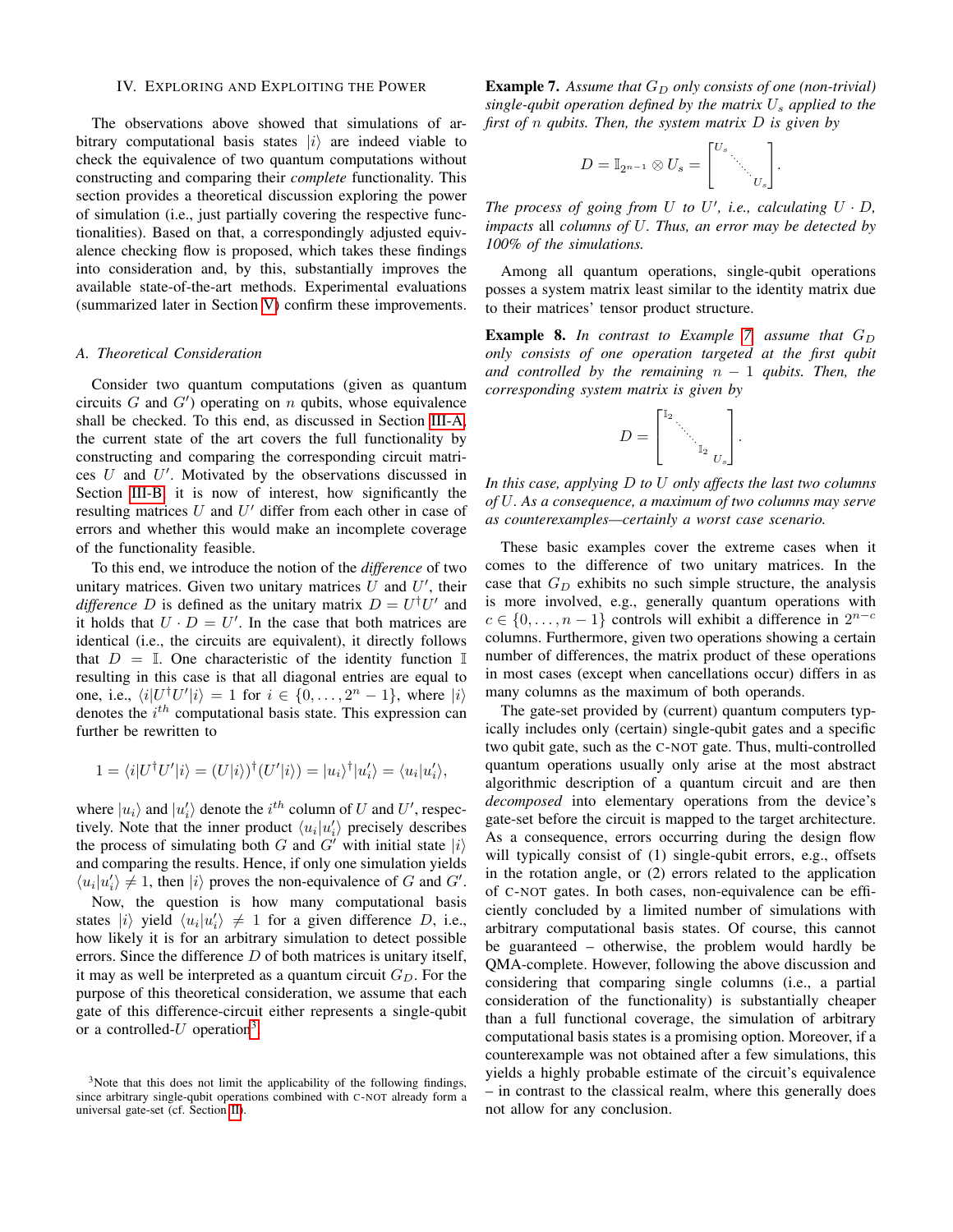<span id="page-4-1"></span>

Fig. 3. Proposed equivalence checking flow

# *B. Proposed Equivalence Checking Flow*

The motivation and considerations from above eventually led to an improved equivalence checking flow as shown in Fig. [3.](#page-4-1) Here, instead of constructing and comparing the complete matrix representations of both circuits, we propose to first perform a limited number of  $r \ll 2^n$  simulation runs with randomly chosen computational basis states. If one of those simulations yields different outputs, the non-equivalence of the circuits under consideration has already been shown. If this is not the case, still any current state-of-the-art equivalence checking routine (such as proposed in [\[16\]](#page-5-10)–[\[22\]](#page-5-13)) can be utilized to complete the task. Moreover, if no errors have been found by simulation, the likelihood of an error indeed being present is significantly reduced as shown in the discussions from Section [IV-A.](#page-3-3) Overall, this eventually leads to three possible outcomes:

- *Not equivalent*, if different outputs are obtained by a simulation run. $4$  As confirmed by the evaluations summarized later in Section [V,](#page-4-0) this can be conducted very efficiently in many cases, while state-of-the-art equivalence checking routines require substantial runtime or even time out frequently.
- *Equivalent*, if, after r simulation runs, the state-of-the-art equivalence checking routine is employed and yields that result. If this is the case, the simulation runs conducted before (which did not lead to a conclusive result) only constitute a negligible runtime overhead.
- *Timeout*, if the simulation runs did not lead to a counterexample and the state-of-the-art equivalence checking routine was not able to complete the task within a given time limit. If this is the case, we at least get a strong indication that both circuits are equivalent (since the conducted simulations did not provide a counterexample which, according to the discussions from Section [IV-A,](#page-3-3) is rather rare). Even if this does not provide a guarantee of non-equivalence, this is a stronger result than provided by the state of the art thus far, which does not allow for any kind of conclusion in this case.

Overall, this flow significantly improves upon the state of the art as also confirmed in evaluations which are summarized next.

## V. EXPERIMENTAL RESULTS

<span id="page-4-0"></span>In order to evaluate the potential of the proposed approach (and, by this, the power of simulation for equivalence checking in quantum computing), we implemented the flow introduced in Fig. [3](#page-4-1) in C++. For simulation we utilized the method proposed in [\[25\]](#page-5-17) (downloaded from [http://iic.jku.at/eda/research/](http://iic.jku.at/eda/research/quantum_simulation/) [quantum\\_simulation/\)](http://iic.jku.at/eda/research/quantum_simulation/) and as equivalence checking routine we used the approach which inherently comes with [\[26\]](#page-5-18) (downloaded from [http://iic.jku.at/eda/research/quantum\\_dd/\)](http://iic.jku.at/eda/research/quantum_dd/)<sup>[5](#page-4-3)</sup>.

As benchmarks, we used quantum circuits realizing prominent quantum algorithms including Grover's algorithm, Quantum Fourier Transform, Quantum Chemistry, and Quantum Supremacy in combination with circuits from [\[27\]](#page-5-19). Each benchmark consists of a circuit  $G$  representing the "original" functionality and an alternative realization  $G'$ , e.g., generated by decomposition [\[2\]](#page-5-1)–[\[5\]](#page-5-2), mapping to a dedicated architecture [\[6\]](#page-5-3)–[\[10\]](#page-5-4), or through optimizations [\[11\]](#page-5-5), [\[12\]](#page-5-6). Common errors occurring during design flows involve altered single-qubit gates as well as misplaced/removed C-NOT gates (see discussions in Section [IV-A\)](#page-3-3). Thus, such errors were randomly inserted into each benchmark in order to evaluate the proposed method on non-equivalent instances. All computations have been performed on a 4.2 GHz Intel i7 machine with 32 GiB main memory running Ubuntu 16.04 using a hard timeout of one hour (3600 s) for each benchmark.

Table [I](#page-5-20) provides a representative subset of the obtained results.[6](#page-4-4) The first four columns provide the characteristics of the benchmarks (i.e., their name, number of qubits, and gate counts), while the remaining columns list the run-time (in CPU seconds) of the sole application of the equivalence checking routine  $(t_{ec})$  as well as the run-time of the simulation part  $(t_{sim})$ . Additionally, the total number of simulation runs needed until a counterexample has been determined is shown for the non-equivalent cases. Table [Ia](#page-5-20) provides the results for the non-equivalent benchmarks while Table [Ib](#page-5-20) provides the results for the equivalent benchmarks.

The results clearly show the complexity of the problem. Solely considering a state-of-the-art equivalence checking routine frequently yields timeouts for both, non-equivalent as well as equivalent benchmarks. In these cases, no conclusions on the equivalence can be drawn at all. In contrast, the power of simulation becomes evident. In case of non-equivalent benchmarks, simulation is able to determine a counterexample in *all* cases – for most of them even *within a single simulation run*. This also confirms the discussions conducted in Section [IV-A.](#page-3-3) Even if there is no guarantee, it is very unlikely that two circuits are not equivalent if no counterexample can

<span id="page-4-2"></span><sup>&</sup>lt;sup>4</sup>In principle, this result is also possible if the state-of-the-art equivalence checking routine is employed after the simulation runs and, hence, is accordingly added in Fig. [3.](#page-4-1) However, in all our investigations, non-equivalence was already detected by simulation.

<span id="page-4-3"></span><sup>5</sup>Note that this approach was merely chosen as a representative. The improvements obtained in this work can be obtained for all currently existing equivalence checking routines.

<span id="page-4-4"></span><sup>&</sup>lt;sup>6</sup>Due to space limitations, we needed to focus on a subset only. However, an implementation of the resulting design flow is publicly available at [http://iic.jku.at/eda/research/quantum\\_verification/](http://iic.jku.at/eda/research/quantum_verification/) for further evaluations.